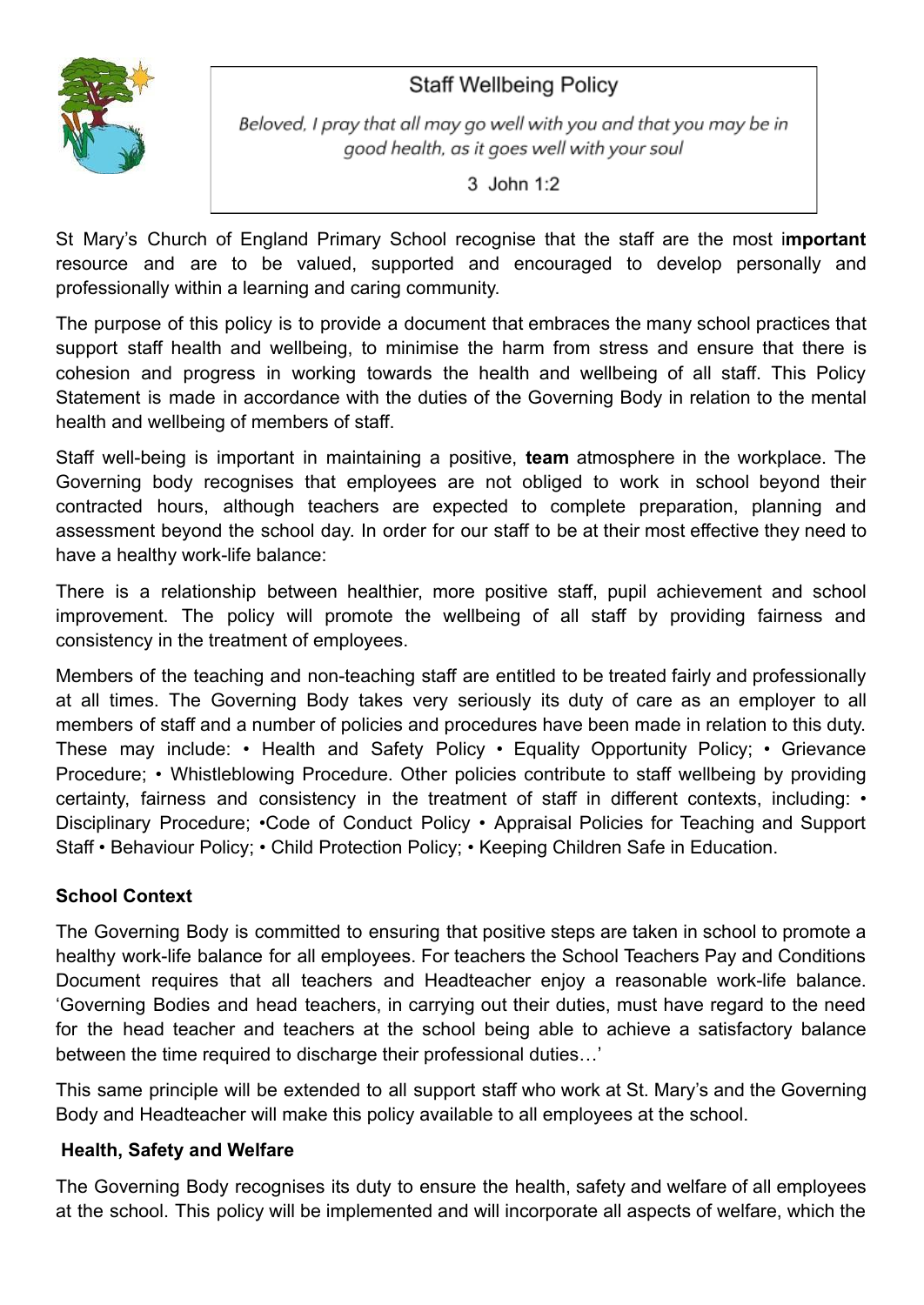governing body and Headteacher has put in place to prevent and deal with workplace stress. The wellbeing of the staff will be supported wherever possible.

#### **Implementation**

The Governing Body takes overall responsibility for implementing this policy and for ensuring the Headteacher and the Senior Leadership Team enjoy a reasonable work-life balance. The Headteacher and Senior Leadership Team will ensure the staff enjoy a reasonable work-life balance and provide them with an example of good practice. All employees will assist in the development of good practice and ensure that they do not, through their actions or omissions, create unnecessary work for themselves or their colleagues.

#### **Responsibilities**

The Governing Body are responsible for the welfare of all staff and will monitor the effectiveness of this policy through the Headteacher. The policy will be reviewed annually. The Head teacher and staff are responsible for dealing with issues and incidents where the safety and welfare of staff are not in their best interests. It will be each individual member of staff's responsibility to raise awareness when issues arise. Where staff are concerned, it is their responsibility to let the Senior Leadership Team know so that we can attempt to resolve the issue.

#### **Principles**

∙ To retain, attract and re-train the calibre of staff needed for an outstanding education system.

∙ To retain a motivated workforce, with high morale, able to deliver high quality education for our pupils.

∙ To further develop **team** work, staff development and co-operation by effectively distributing responsibilities and creating new leaders.

∙ To recognise that excessive hours of work can reduce staff effectiveness.

∙ To recognise that improving workplace communication has a positive outcome for the whole school workforce.

## **Key Aims of the policy**

∙ To support staff at St. Mary's School in their work.

∙ To acknowledge that the needs of both St. Mary's and its staff are not static, but will be liable to change over time.

∙ To acknowledge the need for leadership (including the governing body), and staff to discuss workable work-life balance solutions.

∙ To encourage a partnership approach to meeting the needs of both St. Mary's School and all the staff.

∙ To carefully plan and agree work-life balance solutions including flexible working practices where possible and appropriate without damaging the opportunities for pupils to succeed.

∙ To take into account the equality implications of any policies introduced.

∙ To communicate work-life balance practices to all staff at St. Mary's. Developments and changes to policies should also be communicated on a regular basis.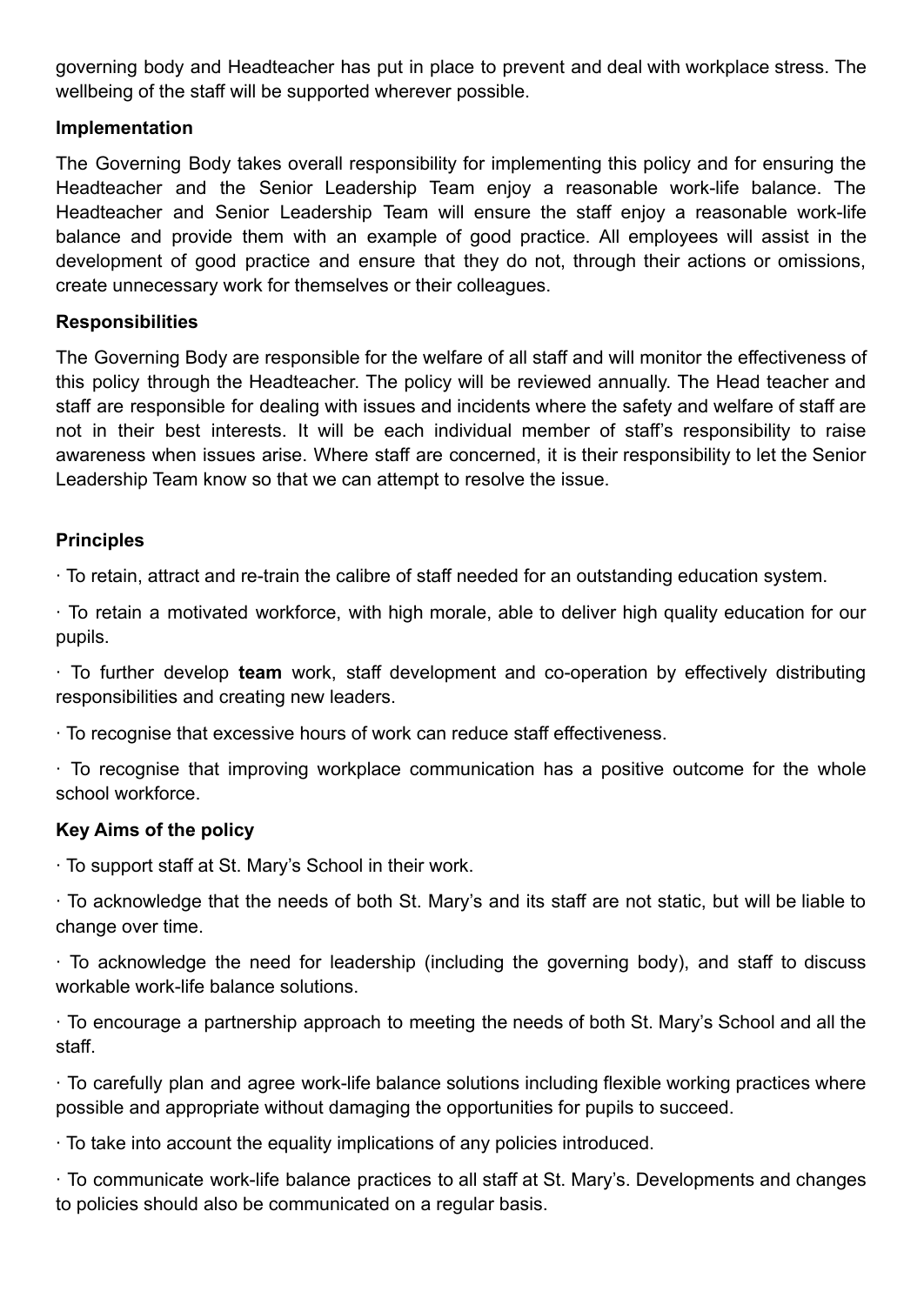∙ To include a monitoring, evaluation and review mechanism, linked to performance management and the school improvement plan, for work-life balance initiatives and strategies.

# **The senior leadership team and governing body will:**

• Work towards a school ethos where all staff are valued, where respect, empathy and honesty are the cornerstones of all school relationships;

• Provide personal and professional development such as team building, management of change, stress management, assertiveness, communications etc

• Provide a range of strategies for involving staff in school decision making processes.

• Operate sensitive Appraisal linked to clear job specifications

• Provide extra support from the Senior Leadership Teams at certain times of particular stress and/or difficulty eg OFSTED Inspections, Child Protection cases

- Provide non-judgemental and confidential support
- Promote information about and access to supportive services

• Ensure that, as part of the risk assessment processes of staff workload, there are robust evaluations of the risks of harm and act upon such findings

• Provide staff, through training and building security, with a sense of safety and the confidence to deal positively with stressful incidents

• Review the demands on teachers and support staff, the time spent on paperwork and see practical alternative solutions wherever possible through the School Improvement Plan process

• Respond sensitively and flexibly to external pressures that impact on staff lives whilst at the same time ensuring the efficient running of the school

• Maintain appropriate contact with staff when they are absent for long periods (by a named person)

• Maintain positive staff-pupil relationships to ensure an effective teaching and learning environment.

- Leaders are positive role models;
- Decision making processes are clearly understood and supported by staff;
- Opportunities are provided for all staff to socialise and relax with each other
- New staff are supported with an appropriate level of induction;
- An open listening management system that responds quickly to problems

• A welcoming and tidy staff room that is sensitive to issues of race, gender, homophobia, culture and disability

• The quality of staff facilities and accommodation eg access to refreshment, adequate seating and toilet facilities;

• The regular and systematic monitoring of staff absences, staff/pupil/parent relationships and the recruitment and retention of staff.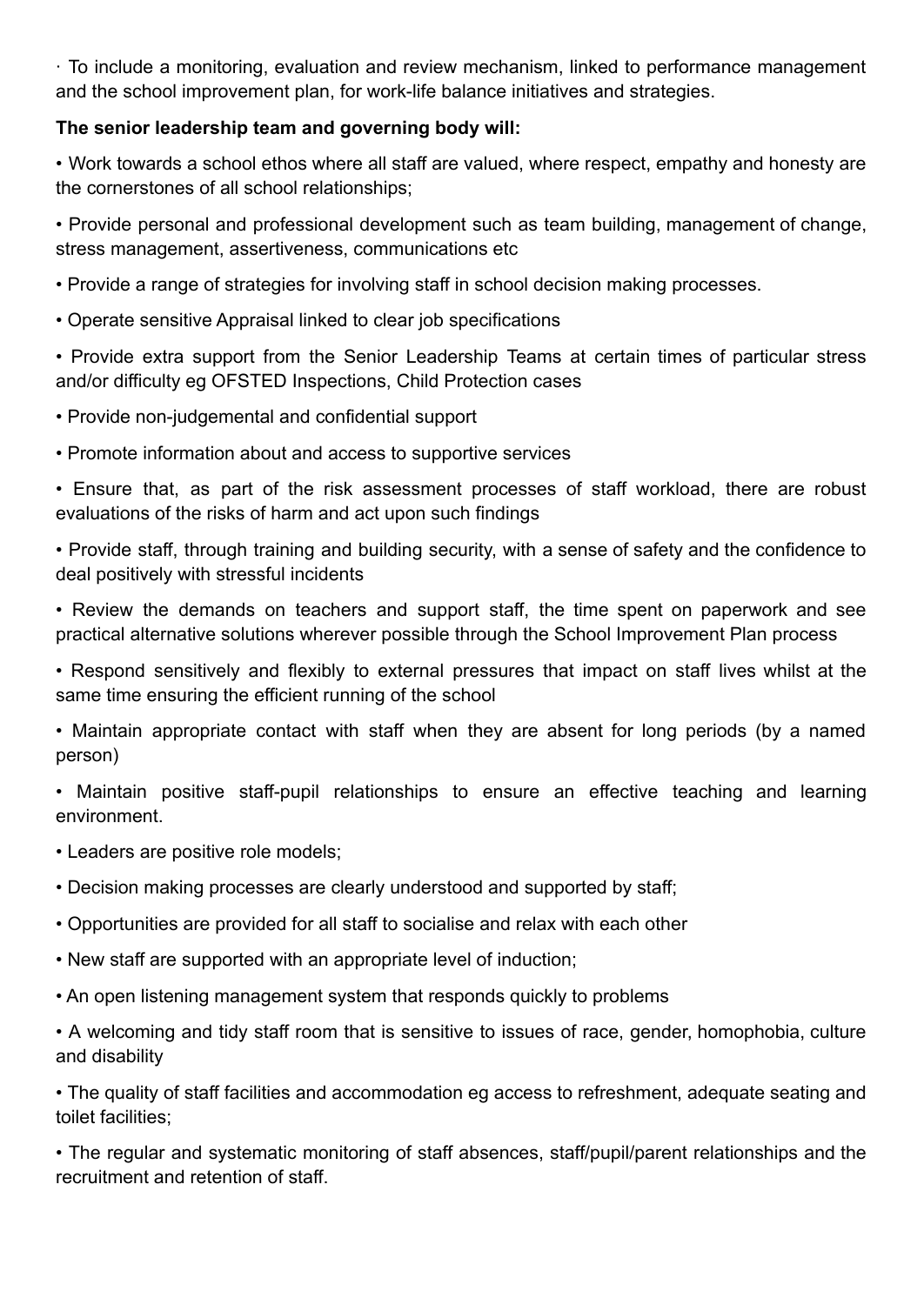## **Support at St. Mary's**

∙ Performance reviews will offer the opportunity with their reviewers, any concerns which they may have about their workload or ability to balance work with other aspects of their life.

- ∙ Regular professional development sessions to support all staff.
- ∙ Headteacher and governors are very supportive of P & P time and staff colleagues support this.
- ∙ Administrative staff to support workforce.

∙ We have staff questionnaires which include questions on staff working conditions. Wherever possible, we take action on the results.

# **Practical Actions to support new staff**

- class ipads available as well as school laptops
- All staff to have a name lanyard
- Teachers to receive advice and quidance on their first PPA day from the Headteacher
- New staff to have a 3-month review interview with the Headteacher

# **Practical Actions to support new roles**

- Decide who will be the supporting person for the new role
- Establish a pattern of support (Professional Development Plan)

Review at end of first Term

## **9. Examples of Good Practice**

• All Staff are encouraged to leave early one day a week - the Senior Leadership Team will set the example for others to follow;

- Time out of class each year is given to teachers to write reports
- At least one INSET Day of the year includes a treat e.g. lunch or breakfast; bacon sandwich!
- One free school meal a week whilst engaging with children
- Time is provided for subject leaders and Phase Leaders to complete major tasks;

• Time is set aside for tasks such as moderation, medium term planning, pupil progress meetings, annual reviews etc

- Tea and coffee are provided for all;
- Annual staff party and Christmas do
- All teaching staff and support staff are entitled to a moving day
- Flu vaccinations are offered to all staff free of charge
- Staff leave to attend their own children's assemblies and performances
- Staff leave to attend training for their own children e.g. phonics or autism